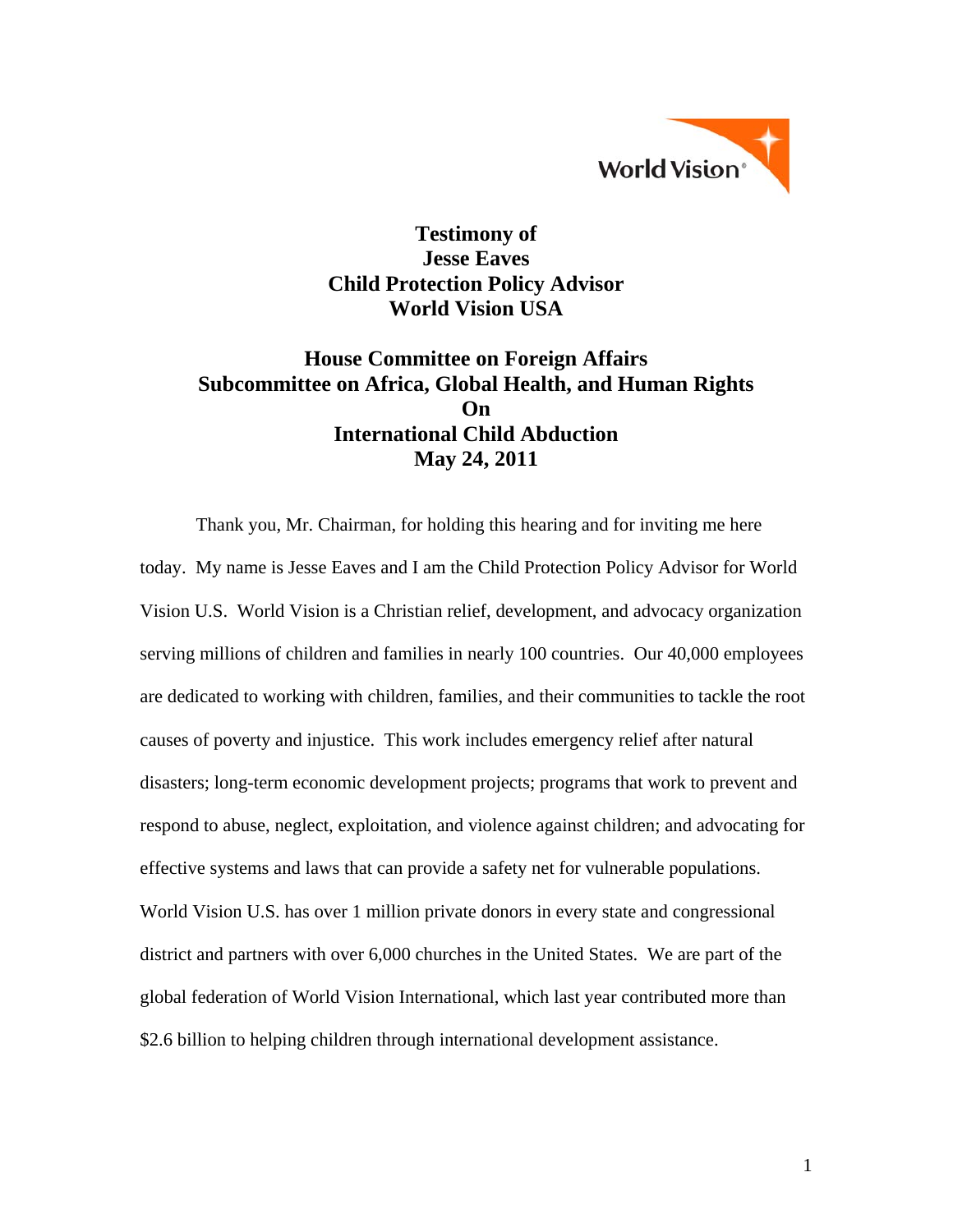Based on that description of our work, I have been asked to bring a global perspective on child protection, especially as it relates to preventing and responding to any illegal movement of children.

I want to thank you again Mr. Chairman for your leadership in working to protect children not only here in the U.S. but around the world. You have been behind some of the most important pieces of child-focused legislation in our nation's history and the child protection systems within our country are stronger for it. As this hearing has shown, we still have more to do and that is also sadly the case for the vast majority of countries around the world. Of particular note are those countries in a post-conflict or post-emergency context where children are often found in their most vulnerable state and where the informal and formal systems that should protect them have either failed or never existed to begin with. This hearing allows the opportunity to address not only how the United States can deal with issues like international child abduction but also opens the door to put systems in place that can prevent and respond to all cases of abuse, neglect, exploitation, abduction, and violence against children.

Systems of child protection are an inter-linking web that forms a safety net of prevention and response for children. An effective system includes formal mechanisms such as laws and regulations; services and service delivery mechanisms; and the human and financial capacity to see those laws implemented and services effectively delivered. Combined with informal mechanisms such as community training and awareness, child protection systems are the first and last line of defense in providing a safe environment where children can flourish.

Governments in fragile contexts are often unwilling or unable to perform the services required of them to protect their most vulnerable populations. That's why it's

2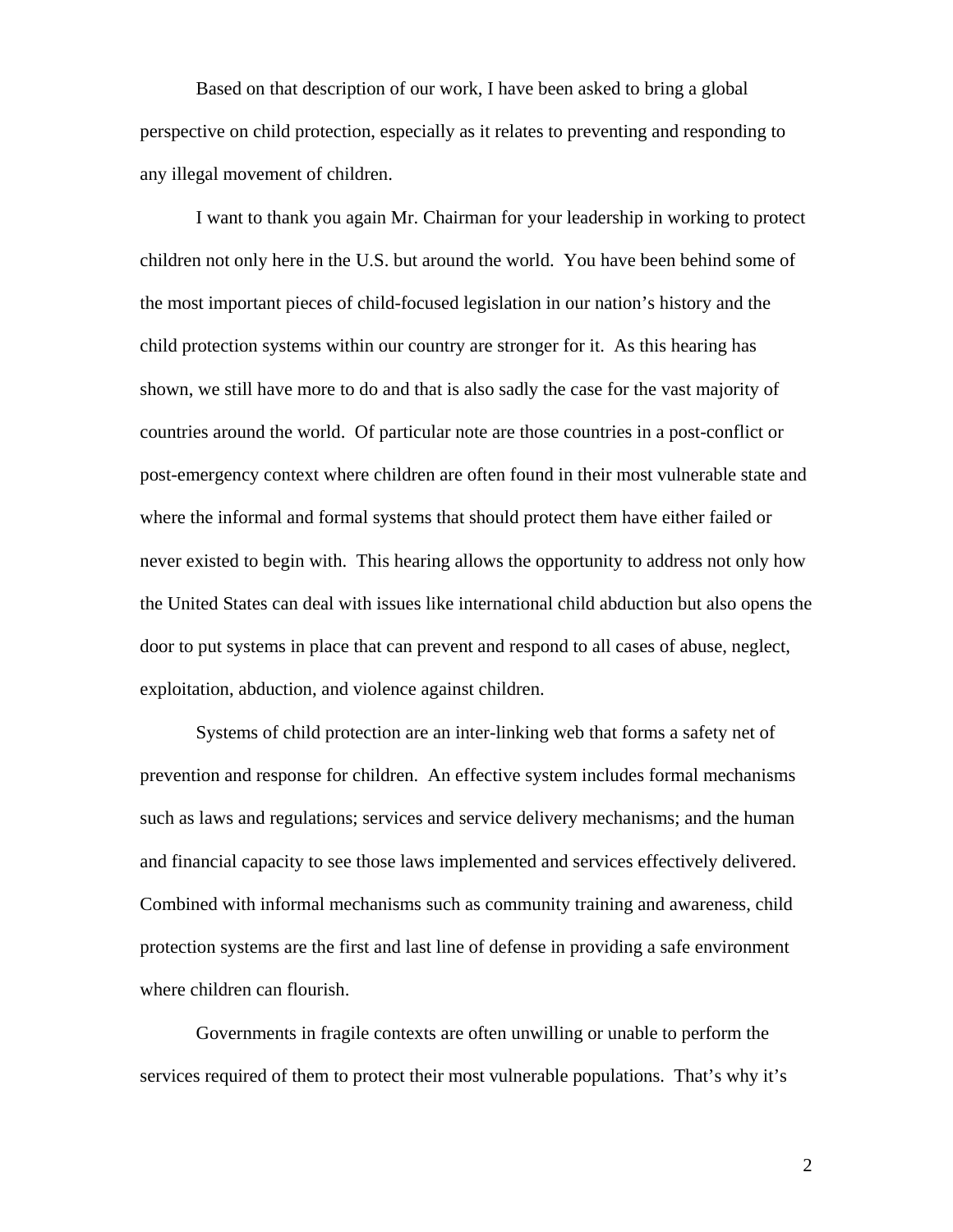incumbent upon organizations like World Vision and donor governments like the U.S. to partner with governments to fill in the gaps until the country can do it on their own.

The issue of identification documents is of extreme importance. In fact, something as simple as birth registration can determine whether children remain in the care of those that love them or slip through the cracks, never to be seen again. The birth registration rate in Sudan is around 33%. In South Sudan, nearly 300,000 people have returned to take part in the creation of a new country that already has a low capacity to handle such an influx. However, with an estimated 60% of returnees being under the age of 18, a lack of birth registration and identification documents means that unaccompanied and separated children are less likely to find a caring a home and are extremely vulnerable to abuse. We now see homeless child populations increasing in urban centers, particularly in the southern capital of Juba. With no identification and no way to find their families, these children are extremely vulnerable to abuses that include abduction, recruitment into armed militias, and sexual or labor exploitation.

Having proper documentation and officials trained in how to identify suspicious behavior is crucial to protecting vulnerable children, especially in fragile states. Since the January 2010 earthquake in Haiti, many organizations including World Vision and our partner Heartland Alliance have worked to train border guards on preventing illegal movement of children. There have been several documented cases where trained and alert Haitian officials were able to stop children from being taken across the border. In one case a thirteen year-old girl was found in the cab of a cargo truck with a man who could provide no proof of relation. The girl was placed in the family tracing system and her mother was able to come and provide proof that she was indeed related to the girl and had not intended for her to be taken anywhere, let alone out of the country. In this and so

3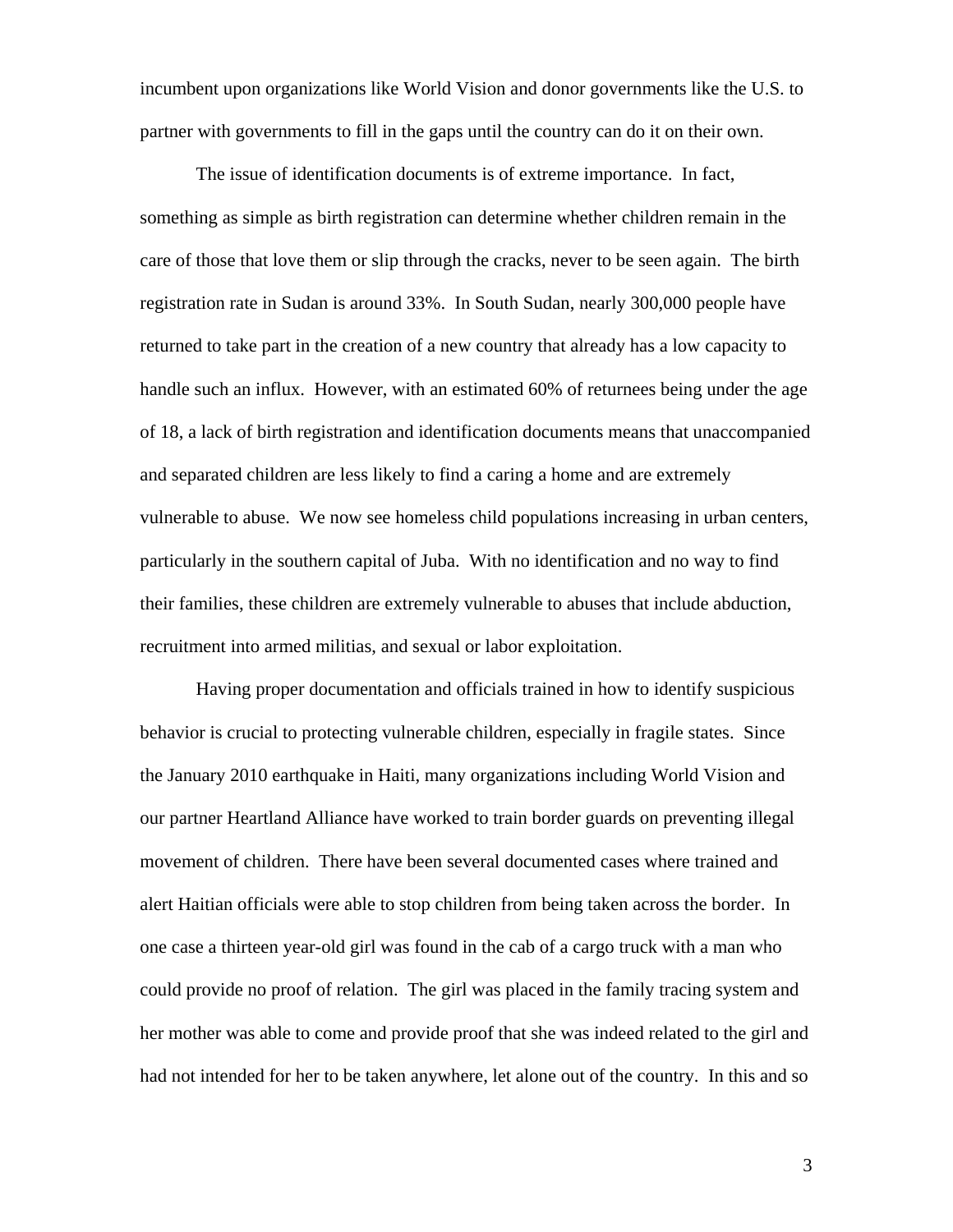many other cases, the importance of documentation and officials implementing protection policies have meant the difference between a happy reunification and a life cut tragically short.

The U.S. can play a central role in encouraging countries as they work to protect their most precious resources: their children. Mr. Chairman, last year you introduced a bill that is a prime example of how the U.S. can take a systems strengthening approach in its engagement with other nations. The Child Protection Compact Act was originally designed to create a partnership between the U.S. and countries trying specifically to combat child slavery. Though the bill uses a human trafficking lens, it has profound implications that can help combat not only child trafficking, but virtually all forms of abuse, exploitation, and violence against children. The bill aims to strengthen the very institutions that are crucial to the protection of not just the most vulnerable children but all children. 127 of your colleagues cosponsored the legislation with you, showing the political will to keep the U.S. as a global leader in preventing and responding to vulnerability. Legislation like the CPCA can play a crucial role in providing a safer world for children and we look forward to seeing similar legislation in the future. We also look forward to working with you to ensure that every child can experience life in all its fullness. Thank you again for your leadership Mr. Chairman and I'll be happy to address any questions.

4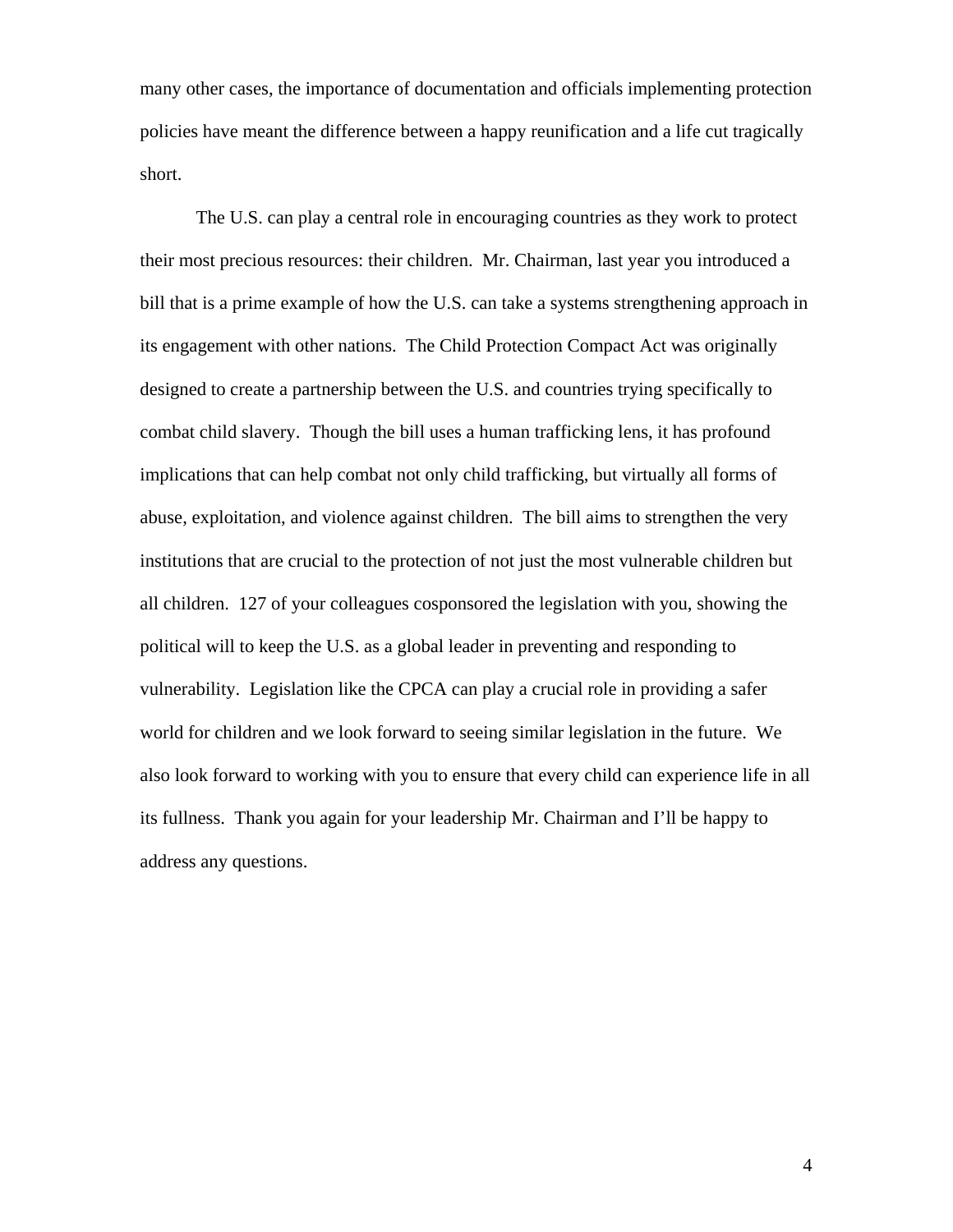# United States House of Representatives Committee on Foreign Affairs

## "TRUTH IN TESTIMONY" DISCLOSURE FORM

Clause 2(g) of rule XI of the Rules of the House of Representatives and the Rules of the Committee require the disclosure of the following information. A copy of this form should be attached to your written testimony and will be made publicly available in electronic format, per House Rules.

| 1. Name:                                                                                                                                                                                                                                                              | 2. Organization or organizations you are                                                                                                                                                                                                            |                |
|-----------------------------------------------------------------------------------------------------------------------------------------------------------------------------------------------------------------------------------------------------------------------|-----------------------------------------------------------------------------------------------------------------------------------------------------------------------------------------------------------------------------------------------------|----------------|
|                                                                                                                                                                                                                                                                       | representing:                                                                                                                                                                                                                                       |                |
| Jesse Eaves                                                                                                                                                                                                                                                           | World Vision US                                                                                                                                                                                                                                     |                |
| 3. Date of Committee hearing:                                                                                                                                                                                                                                         |                                                                                                                                                                                                                                                     |                |
| May 24, 2011                                                                                                                                                                                                                                                          |                                                                                                                                                                                                                                                     |                |
|                                                                                                                                                                                                                                                                       |                                                                                                                                                                                                                                                     |                |
| 4. Have you received any Federal grants or<br>contracts (including any subgrants and<br>subcontracts) since October 1, 2008<br>related to the subject on which you have<br>been invited to testify?                                                                   | 5. Have any of the organizations you are<br>representing received any Federal<br>grants or contracts (including any<br>subgrants and subcontracts) since<br>October 1, 2008 related to the subject<br>on which you have been invited to<br>festity? |                |
| Yes<br>N <sub>O</sub>                                                                                                                                                                                                                                                 | $\mathbf{Yes}$                                                                                                                                                                                                                                      | $\overline{N}$ |
| 6. If you answered yes to either item 4 or 5, please list the source and amount of each<br>grant or contract, and indicate whether the recipient of such grant was you or the<br>organization(s) you are representing. You may list additional grants or contracts on |                                                                                                                                                                                                                                                     |                |
| additional sheets.                                                                                                                                                                                                                                                    |                                                                                                                                                                                                                                                     |                |
|                                                                                                                                                                                                                                                                       |                                                                                                                                                                                                                                                     |                |
|                                                                                                                                                                                                                                                                       |                                                                                                                                                                                                                                                     |                |
| See attached financial disclosure sheets                                                                                                                                                                                                                              |                                                                                                                                                                                                                                                     |                |
|                                                                                                                                                                                                                                                                       |                                                                                                                                                                                                                                                     |                |
|                                                                                                                                                                                                                                                                       |                                                                                                                                                                                                                                                     |                |
| 7. Signature:                                                                                                                                                                                                                                                         |                                                                                                                                                                                                                                                     |                |
| Ser & Ge                                                                                                                                                                                                                                                              |                                                                                                                                                                                                                                                     |                |
|                                                                                                                                                                                                                                                                       |                                                                                                                                                                                                                                                     |                |

Please attach a copy of this form to your written testimony.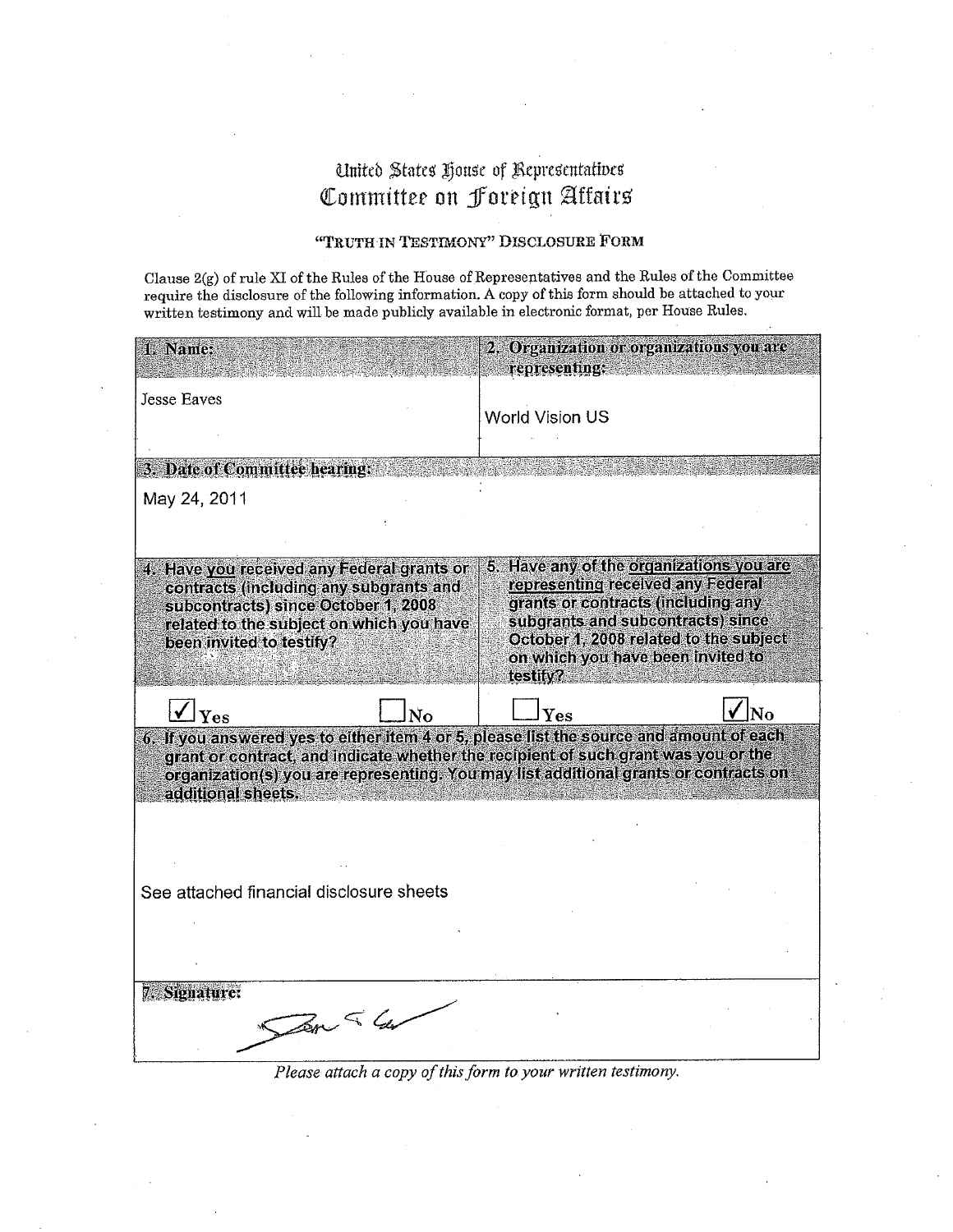# World Vision International and World Vision, Inc. (USA)

Schedule of Expenditures of Federal Awards

For the Year Ended September 30, 2009

| <b>Federal Grantor/Pass Through</b>                                |        | CFDA Grant             | Program         |    | Federal             |     |
|--------------------------------------------------------------------|--------|------------------------|-----------------|----|---------------------|-----|
| Grantor/Program Title                                              |        | <b>Number Number</b>   | Office          |    | <b>Expenditures</b> |     |
| <b>U.S. DEPARTMENT OF LABOR (DOL) - Cash Grants:</b>               |        |                        |                 |    |                     |     |
| Colombia Education to Combat Child Labor                           |        | 17.000 E-9-K-4-0059    | <b>DOL</b>      | \$ | 227,912             |     |
| Ethiopia KURET HIV/AIDS                                            | 17.000 | E-9-K-4-0057           | DOL             |    | (171)               |     |
| Kenya KURET HIV/AIDS                                               |        | 17.000 E-9-K-4-0057    | <b>DOL</b>      |    | 140,149             |     |
| Philippines TEACH Now!                                             | 17.000 | IL-16570-07-75-K       | DOL             |    | 1,189,371           |     |
| Rwanda KURET HIV/AIDS                                              | 17.000 | E-9-K-4-0057           | <b>DOL</b>      |    | 232,791             |     |
| Uganda KURET HIV/AIDS                                              | 17.000 | E-9-K-4-0057           | <b>DOL</b>      |    | 1,035,614           |     |
| TOTAL AWARDS - DOL                                                 |        |                        |                 | S  | 2,825,666           | (2) |
|                                                                    |        |                        |                 |    |                     |     |
| <b>U.S. DEPARTMENT OF STATE (DOS) - Cash Grants:</b>               | 19.000 | S-SGTIP-09-GR-0079     | DOS/G-TIP       | \$ | 23,267              |     |
| Armenia 2008 International Program Combat Trafficking              | 19.000 | SPRM CO 09 CA 111      | DOS/BPRM        |    | 33,185              |     |
| Azerbaijan CAPE                                                    | 19.000 | S-LMAQM-07-GR-141      | DOS/DRL         |    | 165,702             |     |
| Bosnia-Herzegovina Support Roma Minority<br>Laos Voices of Victims | 19.000 | S-GTIP-07-GR-019       | DOS/INL         |    | 117,777             |     |
| Mauritania Brakna Wilaya Return (BraWRRA)                          | 19.000 | SPRM CO 08 CA 078      | DOS/BPRM        |    | 434,099             |     |
| Russia IHEP                                                        | 19.000 | SPRM CO 08 CA 122      | DOS/BPRM        |    | 477,740             |     |
| Sudan Southern Jonglei Refugee JoRRA Phase II                      | 19.000 | SPRM CO08 CA 070       | DOS/BPRM        |    | 932,023             |     |
| Sudan S WERPAP                                                     | 19.000 | SPRM CO09 CA 073       | DOS/BPRM        |    | 56,845              |     |
|                                                                    | 19.000 | SPRM CO09 CA 124       | DOS/BPRM        |    | 31,227              |     |
| Sudan S Fangak FRAP                                                |        |                        |                 |    |                     |     |
| <b>TOTAL AWARDS - DOS</b>                                          |        |                        |                 | S  | 2,271,865           | (2) |
|                                                                    |        |                        |                 |    |                     |     |
| U.S. DEPARTMENT OF HEALTH AND HUMAN SERVICES (DHHS) - Cash Grants: |        |                        |                 |    |                     |     |
| US Compassion Capital Fund CEY Program                             |        | 93.009 90EJ0061/01     | <b>DHHS</b>     | Y. | 272,772             |     |
| <b>Subtotal DHHS Cash Grants</b>                                   |        |                        |                 | \$ | 272,772             |     |
| <b>Cash Subgrants:</b>                                             |        |                        |                 |    |                     |     |
| Medical Institute FY09-FY10                                        | 93.000 | 5 U58 DP-000409-04     | DHHS/CDC        | \$ | 974                 |     |
| <b>Subtotal DHHS Cash Subgrants</b>                                |        |                        |                 | S  | 974                 |     |
| <b>TOTAL AWARDS - DHHS</b>                                         |        |                        |                 | S. | 273,746 (2)         |     |
| <b>OTHER FEDERAL AWARDS - Cash Grants:</b>                         |        |                        |                 |    |                     |     |
| Appalachia-21st Century Learning                                   |        | 84.287 C277215         | W. Virginia DOE | \$ | 18,836              |     |
| Appalachia TEAM Initiative                                         |        | 16.000 2008-JL-FX-0035 | DOJ/OJJDP       |    | 91,768              |     |
| <b>TOTAL AWARDS - OTHER</b>                                        |        |                        |                 | S  | 110,604             | (2) |
| <b>TOTAL FEDERAL AWARDS</b>                                        |        |                        |                 | \$ | 294,566,538         |     |

The accompanying notes are an integral part of this schedule.

 $\bf 8$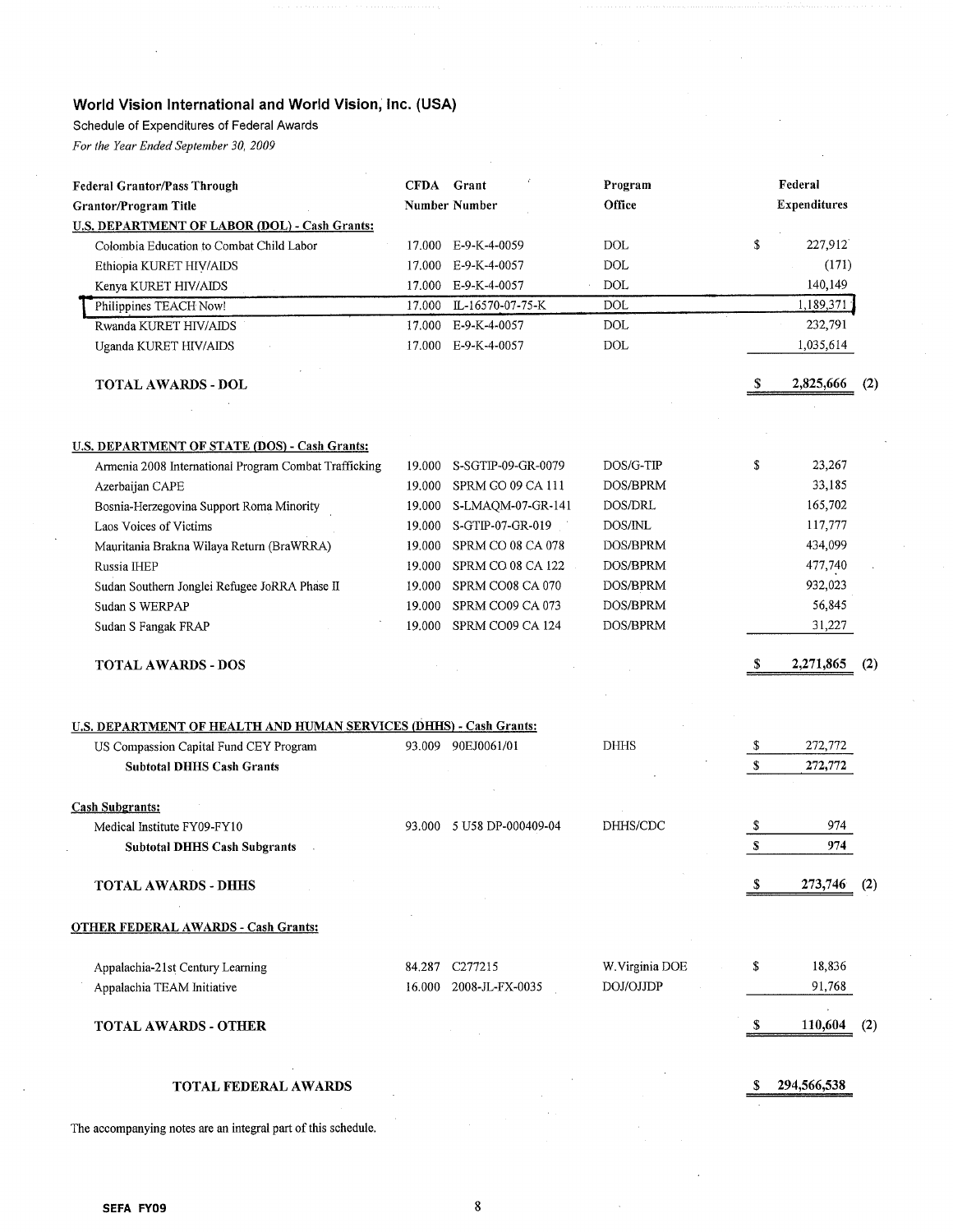## World Vision International and World Vision, Inc. (USA)

Schedule of Expenditures of Federal Awards

For the Year Ended September 30, 2010

| <b>Federal Grantor/Pass Through</b>                    | <b>CFDA</b> | Grant               | Program          |    | Federal             |
|--------------------------------------------------------|-------------|---------------------|------------------|----|---------------------|
| Grantor/Program Title                                  |             | Number Number       | Office           |    | <b>Expenditures</b> |
|                                                        |             |                     |                  |    |                     |
| U.S. AGENCY FOR INTERNATIONAL DEVELOPMENT, continued   |             |                     |                  |    |                     |
| <b>Cash Grants, continued:</b>                         |             |                     |                  |    |                     |
| Pakistan Buner Quick Impact/Early Recovery             | 98.001      | DFD-G-00-09-00327   | DCHA/OFDA        | \$ | 1,889,320           |
| Philippines Typhoon Ketsana                            | 98.001      | DFD-G-00-10-00009   | DCHA/OFDA        |    | 72,158              |
| Polio Eradication Initiative                           | 98.001      | HRN-A-00-98-00053   | PHN/HN           |    | 24,525              |
| Russian Channeling Hope HIV/AIDS Prevention            | 98,001      | 118-A-00-06-00059   | USAID/Russia     |    | 8,001               |
| Russian Federation Poverty Reduction Program           | 98.001      | 118-A-00-06-00046   | USAID/Russia     |    | 164,425             |
| Russian Federation Healthy Mothers for Health Children | 98.001      | 118-A-00-10-00054   | USAID/Russia     |    | 21,634              |
| Rwanda DAP ITSH                                        | 98.001      | FFP-A-00-04-00084   | DCHA/FFP         |    | 398,903             |
| Somalia Northwest Water and Sanitation                 | 98,001      | AID-OFDA-G-10-00036 | DCHA/OFDA        |    | 209,533             |
| Sri Lanka Child Protection                             | 98,001      | DFD-G-00-07-00020   | DCHA/OFDA        |    | 5,105               |
| Sri Lanka Early Recovery Asst for IDPs                 | 98.001      | AID-OFDA-G-10-00128 | DCHA/OFDA        |    | 152,229             |
| Sudan-North Darfur Emergency Assistance                | 98,001      | DFD-G-00-06-00128   | DCHA/OFDA        |    | 176,928             |
| Sudan-North Darfur SSD-ICAP                            | 98.001      | AID-OFDA-G-10-00024 | DCHA/OFDA        |    | 492,517             |
| Sudan-North Blue Nile WATSAN                           | 98.001      | DFD-G-00-07-00024   | DCHA/OFDA        |    | 4,966               |
| Sudan-North Blue Nile WASH Recovery                    | 98,001      | DFD-G-00-08-00253   | DCHA/OFDA        |    | 105,923             |
| Sudan-North Kassala and Blue Nile States Integrated    | 98.001      | DFD-G-00-09-00282   | DCHA/OFDA        |    | 997,231             |
| Sudan-South Emergency Recovery Assistance              | 98.001      | DFD-G-00-08-00134   | DCHA/OFDA        |    | 474,064             |
| Sudan-South ERRAP III                                  | 98.001      | AID-OFDA-G-10-00018 | DCHA/OFDA        |    | 109,003             |
| Sudan-South Western Equatoria                          | 98.001      | DFD-G-00-09-00242   | DCHA/OFDA        |    | 849,268             |
| Tanzania Malaria Control                               | 98.001      | DFD-G-00-08-00009   | USAID/Tanzania   |    | (916)               |
| <b>Uganda SPEAR</b>                                    | 98.001      | 617-A-00-08-00015   | USAID/Uganda     |    | 1,480,354           |
| Zambia STEPS OVC                                       | 98.001      | 611-A-00-10-00001   | OAA/USAID/Zambia |    | 879,330             |
| Zambia OVC RAPIDS                                      | 98.001      | 690-A-00-04-00251   | USAID/Zambia     |    | 2,813,468           |
| Zimbabwe SYAP 202(e)                                   | 98.001      | FFP-A-00-07-00028   | DCHA/FFP         |    | 5,889,915           |
| Zimbabwe SYAP ITSH                                     | 98.001      | FFP-A-00-07-00028   | DCHA/FFP         |    | 10,753,483          |
| Zimbabwe SYAP MAP                                      | 98.001      | FFP-A-00-07-00028   | DCHA/FFP         |    | 544,126             |
| Zimbabwe OFDA                                          | 98.001      | DFD-G-00-07-00154   | DCHA/OFDA        |    | 1,773,536           |
|                                                        |             |                     |                  |    |                     |
| <b>Total USAID Cash Grants</b>                         |             |                     |                  | S  | 85,771,835          |
|                                                        |             |                     |                  |    |                     |
|                                                        |             |                     |                  |    |                     |
| <b>Cash Subgrants:</b>                                 |             |                     |                  |    |                     |
| ACDI/VOCA                                              |             |                     |                  |    |                     |
| Sierra Leone Transforming PAGE                         | 98.001      | 337-WVI-01          | ACDI/VOCA        | \$ | 1,734,220           |
| Subtotal ACDI/VOCA Cash Subgrant                       |             |                     |                  | S  | 1,734,220           |
|                                                        |             |                     |                  |    |                     |
| <b>Academy for Educational Development (AED):</b>      |             |                     |                  |    |                     |
| Dominican Republic El Seybo                            | 98.001      | 3760-01-WVES        | AED              | \$ | 24,271              |
| Dominican Republic Restauracion                        | 98.001      | 3760-01-WVR         | AED              |    | 8,978               |
| Dominican Republic Haiti Earthquake                    | 98.001      | 3760-01-WV-01       | AED              |    | 229,176             |
| Kenya Bunyala Tesco BCC Malaria                        | 98.001      | 3879-WV-01          | AED              |    | 83,992              |
| <b>Subtotal AED Cash Subgrant</b>                      |             |                     |                  | S  | 346,417             |

The accompanying notes are an integral part of this schedule.